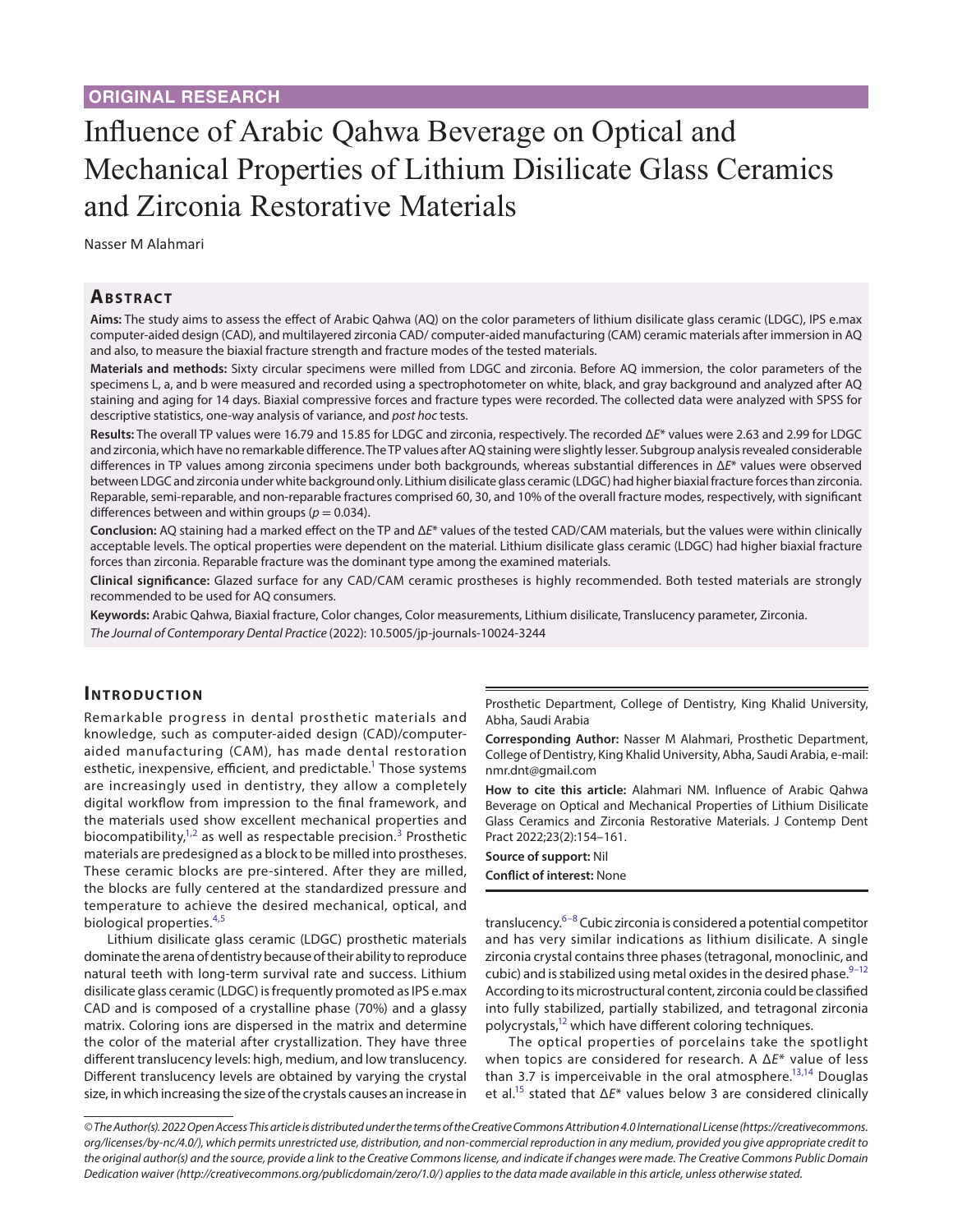imperceptible, Δ*E*\* values between 3 and 5 are considered clinically acceptable, Δ*E*\* values above 5 are not acceptable, and restorations with color change should be remade. According to the Internal Commission on Illumination (CIL), the color coordinates are *L*, *a*, and *b* (*L* stands for the degree of lightness, *a* is the degree of redness/greenness, and *b* is the degree of yellowness/blueness).<sup>16</sup> Color coordinates are obtained and substituted into equations to calculate Δ*E*\*[.17](#page-7-7) The translucency of dental ceramic is the amount of light passing through a material. Translucency has a close relationship with the microstructure; chemical nature; number of crystals; the size of particles and pores; sintered density; and the amounts of absorbed, reflected, and transmitted light.<sup>18-21</sup>

Coffee is the most popular consumed beverage worldwide. Among the Saudi population, a special type of coffee called "Arabic Qahwa (AQ)" is consumed. Arabic Qahwa (AQ) contains additives, such as saffron, ginger, and cardamom. However, AQ causes discoloration because of its additive constituents, which results in the staining of esthetic prostheses during intraoral survival.<sup>13,22</sup> Recent studies evaluated materials for esthetic restorations. However, few focused on the recent advances of CAD/ CAM materials for esthetic restorations among AQ consumers. This laboratory work aimed to assess the effect of AQ on the color parameters, such as translucency parameter (TP) and mean color change (Δ*E*\*), of LDGC (IPS e.max CAD) and multilayer zirconia (Ceramill Zolid PS) CAD/CAM ceramic materials after immersion in AQ for 14 days and to measure the biaxial fracture strength and the type of fracture modes of the tested materials. The null hypotheses are as follows: (1) changes in TP and Δ*E*\* values before and after AQ staining and artificial aging have no significant differences, and (2) the values of biaxial fracture forces or the fracture type of the tested CAD/CAM restorative materials have no significant differences.

# **MATERIALS AND METHODS**

#### **Study Design and Sample Size**

This study was conducted in King Khalid University, College of Dentistry, Abha, Saudi Arabia in May 2021. The effects of AQ on the optical properties, biaxial fracture forces, and fractures modes of CAD/CAM ceramic materials were tested.

#### **Specimen Fabrication and Surface Treatments**

Sixty circular specimens were manufactured using the CAD/ CAM system from LDGC (IPS e.max CAD) and multilayer zirconia (Ceramill Zolid PS) CAD/CAM ceramic block materials (Vita Zahnfabrik), with 30 samples from each material. The disks had 12 mm diameter and 2.0  $\pm$  0.2 mm thickness. The thicknesses of the specimens were measured using a digital caliper. For the LDGC group, a glaze layer (IPS e.max Ceram Glaze paste, Ivoclar Vivadent, Schaan AG, Liechtenstein) was applied to all specimens on the experimental side before the final heat treatment in the furnace for complete crystallization. For the zirconia group, the specimens were sintered and glazed in a furnace for 2 hours at 1550°C. Each group was divided into three subgroups according to background surfaces (white, black, gray) with 10 samples for each subgroup.

#### **Translucency and Mean Color Change Measurements**

After specimens in the six subgroups were numbered, a spectrophotometer device with a 6-mm-diameter tip (VITA Easyshade Advance Compact, Vita Zahnfabrik, Bad Säckingen, Germany) was standard before individual assessment. International commission on Illumination (CIE) *L*\*, *a*\*, and *b*\* values were documented for each sample using the device.

For TP color assessments, each specimen color parameters measurements were recorded at three different points on white and black backgrounds, and then the average values were recorded of each tested material. A square window opening (2  $\times$  2 cm<sup>2</sup>) was used and fixed on the two backgrounds (white and black) to ensure that the specimen was in the same area during TP reading. Translucency parameter (TP) measurements were obtained by calculating the color difference in the specimen over white and black backgrounds using the formula:  $TP = [(L_W - L_B)^2 + (a_B - a_W)^2 + (b_B - b_W)^2]^{1/2}$ , where subscripts W and B refer to the color coordinates over white and black backgrounds, respectively. A TP of 0 corresponds to full opacity, whereas a high TP indicates high translucency.<sup>[20](#page-7-11),[23](#page-7-12),[24](#page-7-13)</sup>

For mean color changes (Δ*E*\*), all samples were measured thrice under gray background to obtain their CIE *L*, *a*, and *b* values and the average value was considered[.13,](#page-7-3)[14](#page-7-4) The *L1*, *a1*, and *b1* values of all the samples under gray backgrounds were recorded as the average color changes before AQ immersion.

#### **Arabic Qahwa Staining and Aging**

The samples were immersed for 14 days in AQ (Baja Food Industrial Co., Jeddah, Saudi Arabia). The AQ used in this study is commercially available and came in a nitrogen-flushed package for single use. The staining AQ solution prepared from each packet (30 gm) was mixed with 0.5 L of boiled water (100°C) and kept boiling for 15 seconds according to the manufacturer's instructions (0.6 gm for each 1 mL). Two packets with 30 gm each were used for all samples every day, the AQ was changed every 12 hours.<sup>13</sup>

The color parameters measured after AQ staining and aging are denoted as *L*2, *a*2, and *b*2. These parameters were assessed under the matching background, location, operator, and the differences among second and first values were considered as the mean values. The values were used in the calculation for color parameter measurements. Δ*E*\* values were calculated using the equation:  $\Delta E^* = \frac{[(L1^* - L2^*)^2 + (a1^* - a2^*)^2 + (b1^* - b2^*)^2]^2}{2}.$ 

#### **Surface Roughness Measurements**

Surface roughness test was performed after recording the TP and Δ*E*\* values. A simulation was performed by 3D non-contact surface metrology and interferometry (Bruker Contour GTK, Bruker Nano Surfaces Division, Tucson, Arizona, USA) in the material laboratory of King Saud University. Specimens were measured by vertical scan interferometry using a 5x Michelson magnification lens with a field of view of  $1.5 \times 1.5$  mm<sup>2</sup>, a Gaussian regression filter, a scan speed of 1×, and a threshold of 4. Specimens were secured on the profilometer machine and adjusted manually to record the replica on the monitor screen. The microscope has Vision 64 (Bruker) software, which controls the device location, performs data analyses, and produces a graphical output. Four specimens were selected from each subgroup and then scanned at two supposed points. The measurements were averaged accordingly to determine the average surface roughness (Ra) in micrometers. Each sample was scanned three times, and the results were averaged accordingly to determine the Ra value. Ra measurements were performed following the ISO 11562 recommendations for standardization.<sup>[25](#page-7-14),[26](#page-7-15)</sup>

#### **Biaxial Compressive Force Test**

Biaxial compressive force test is a common in vitro test used to estimate the strength of dental prosthetic CAD/CAM materials. The piston-on-three-ball test was used to measure biaxial flexural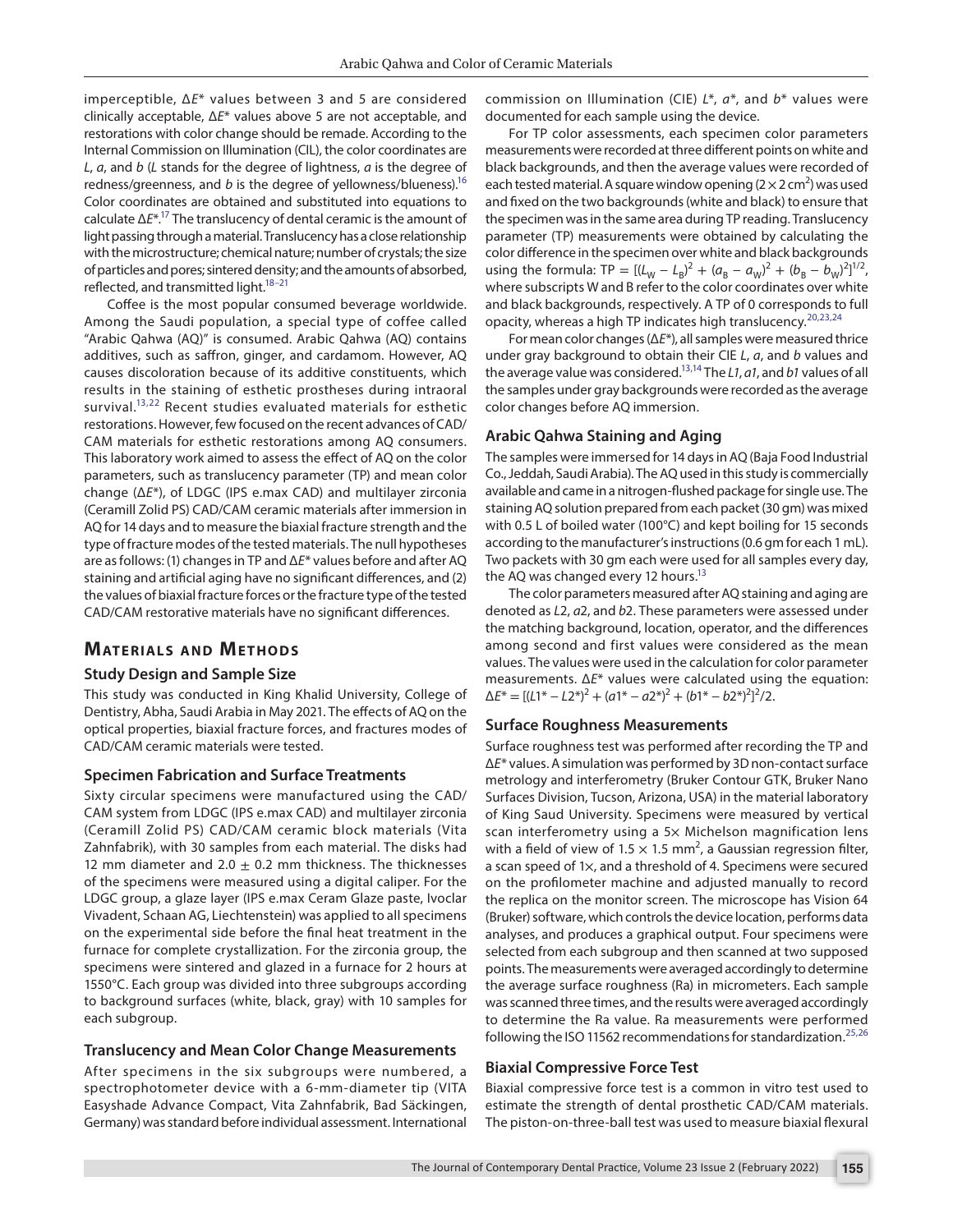strength. Disk specimens were centered and supported on three symmetrically spaced steel balls (3.4 mm diameter). The diameters of the piston tip and the support circle were 1.2 and 12.0 mm, separately [\(Fig. 1\)](#page-2-0). The forces were fixated to the midpoint of the specimen via a flat tip with 1.4 mm radius of the piston and at a crossheading of 1.0 mm/minute as proposed in ISO 6872 and applied in the air at room temperature by means of a universal mechanical testing machine. A 50 μm thickness thin plastic film was fixed on the outer or exposed surfaces of the specimens for the piston to dispense the forces homogeneously. Fracture load forces were documented in Newtons. The mean of the biaxial forces of each ceramic type was calculated, and the results between the tested materials and different backgrounds were compared.<sup>[27](#page-7-16),[28](#page-7-17)</sup>



**Fig. 1:** Specimen setup during biaxial forces strength application

#### **Fracture Type Recording**

The fracture mode was categorized according to the principles presented in [Table 1,](#page-2-1) and each sample was determined based on the number of pieces as follows: type I, the sample is broken in two halves (reparable fracture); type II, the samples is broken into 3-4 pieces (less or semi-reparable fracture); type III, the sample fractures into more than four pieces (non-reparable fracture). [Flowchart 1](#page-2-2) showed the steps and type of the material groups and subgroups as well as the tests used.

#### **Statistical Analysis**

Power analysis calculation was performed to determine the adequate sample size to obtain a statistically significant outcome. The result showed that 30 samples per group (10 samples for each subgroup) are required at a 95% confidence level, a power of 80%, and a SD of 0.4. The IBM SPSS 20.0 package program for descriptive statistics was used to calculate the mean *L*\*, *a*\*, and *b*\* values of the LDGC and zirconia materials in black, white, and gray backgrounds before and after AQ staining and aging. The values were presented as the means of the color data and standard deviation (SD). For repetitive measurements, one-way analysis of variance (ANOVA) was performed to compare the cases exposed

<span id="page-2-1"></span>Table 1: Fracture classifications and criteria<sup>19</sup>

| <b>Definitions</b>                                                             |
|--------------------------------------------------------------------------------|
| A fracture passing at the middle and<br>resulting in 2 pieces with equal sizes |
| A fracture resulting in 3-4 pieces                                             |
| A fracture resulting in more than 4<br>pieces                                  |
| Type III/complicated fracture                                                  |

<span id="page-2-2"></span><span id="page-2-0"></span>**Flowchart 1:** Flowchart representation of groups and subgroups distribution for the various tests conducted in the study



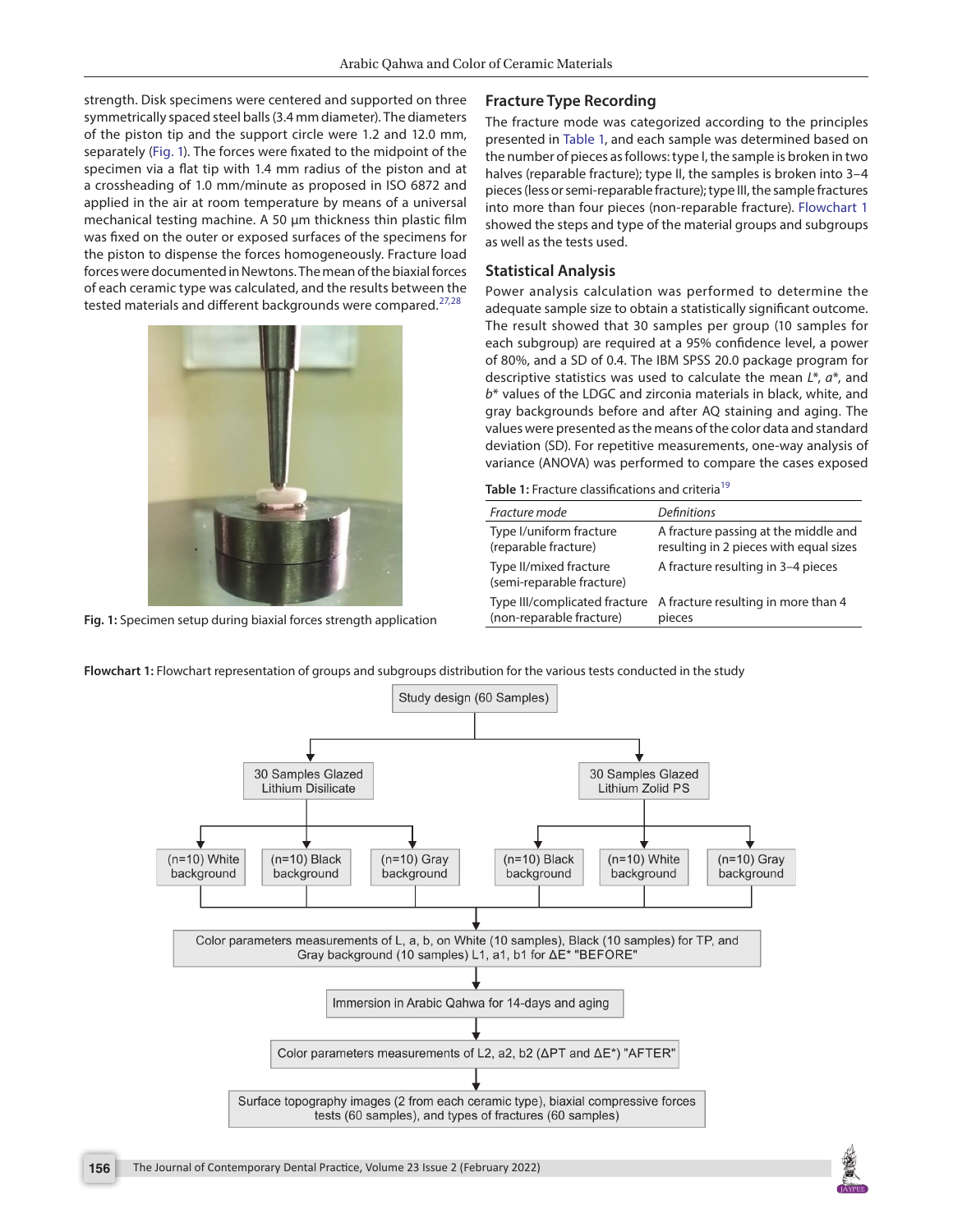to aging in terms of TP (Δ*L*, Δ*a*, and Δ*b*) and Δ*E*\*. *Post hoc* test was used to compare the significance between and within groups and subgroups. The  $p < 0.05$  indicated statistical significance. Moreover, biaxial fracture forces and fracture modes after AQ staining and aging were determined.

# **RESULTS**

No specimens were misplaced or lost during the color parameter measurements, the AQ staining and aging workflow, and the biaxial fracture force and failure type determination. The mean color parameter values of the tested CAD/CAM ceramic materials before and after AQ staining are presented in [Table 2.](#page-3-0) The *L*\*, *a*\*, and *b*\* values of the tested CAD/CAM materials slightly increased after AQ staining for 14 days. In terms of TP, the *L* value increased in LDGC and decreased in zirconia after AQ immersion, whereas *a* and b values decreased in both materials. Nonetheless, the Δ*E*\* values under gray background were almost the same.

The mean and SD of TP values of the tested ceramic materials were calculated. The results showed a significant difference in the TP values among zirconia samples under different backgrounds (*p* ≥0.043), whereas no significant differences were observed in the TP values of LDGC samples in different backgrounds. The mean and SD of the Δ*E*\* values of LDGC and zirconia groups under gray background recorded a value of *p* = 0.064, 0.043 ([Table 3\)](#page-3-1). *Post hoc*  test was used to confirm and investigate the results between

the subgroups of the tested materials. In [Table 3](#page-3-1), there were no significant differences in relation to mean color changes *ΔE*\* so it does not go for further assessments (*Post hoc*). [Table 4](#page-4-0) illustrates the significant differences between subgroups of LDGC and zirconia with different backgrounds. The Ra values and surfaces characteristics of LDGC (3.31 µm) were equal with similar profile in comparison with zirconia (3.33  $\mu$ m) based on the 3D images of Ra graphical output after AQ immersion for 14 days ([Figs 2A](#page-4-1) to [D\)](#page-4-1).

The mean and SD values of the biaxial compressive strengths of the tested ceramic materials are presented in [Table 5.](#page-5-0) Significant differences were recorded between the two ceramic materials and two backgrounds with *p*≥0.001. The *post hoc* test results recorded a significant difference between the zirconia samples under different backgrounds, but not in LDGC samples under different backgrounds. So, no further assessments were not conducted in relation to biaxial forces. The percentages of different fracture types after biaxial force application are shown in [Figure 3](#page-5-1). Among LDGC samples, the dominant fracture type under white and black backgrounds was reparable fracture, in which the specimens were divided into two equal sizes (type I). Types I and II fracture types had similar percentages in zirconia samples, and each background showed three samples of type III fracture. Reparable, semi-reparable, and non-reparable fractures comprised 60, 30, and 10% of the overall fracture mode, respectively, and had significant differences with  $p = 0.034$ . The results of two- and three-way repeated-measures

<span id="page-3-0"></span>Table 2: L<sup>\*</sup>,  $a^*$ , and  $b^*$  values of LDGC and zirconia before and after AQ staining and aging over black, white, and gray backgrounds

| Ceramic type | Color parameters under the white background |                                         |              |                      |              |                      |  |  |
|--------------|---------------------------------------------|-----------------------------------------|--------------|----------------------|--------------|----------------------|--|--|
|              | L (baseline)                                | $L(14 \text{ days})$                    | a (baseline) | $a(14 \text{ days})$ | b (baseline) | $b(14 \text{ days})$ |  |  |
| <b>LDGC</b>  | 76.18                                       | 76.26                                   | 2.34         | 2.06                 | 18.62        | 17.04                |  |  |
|              |                                             | Color parameters under black background |              |                      |              |                      |  |  |
|              | 77.24                                       | 77.80                                   | 2.86         | 2.68                 | 17.60        | 16.04                |  |  |
| Zirconia     | Color parameters under white background     |                                         |              |                      |              |                      |  |  |
|              | 75.14                                       | 74.28                                   | 2.68         | 2.02                 | 16.88        | 16.42                |  |  |
|              | Color parameters under black background     |                                         |              |                      |              |                      |  |  |
|              | 76.44                                       | 75.94                                   | 2.56         | 2.04                 | 17.24        | 16.86                |  |  |
|              | Color parameters under gray background      |                                         |              |                      |              |                      |  |  |
| LDGC         | 76.53                                       | 76.71                                   | 2.31         | 2.46                 | 16.54        | 17.11                |  |  |
| Zirconia     | 75.79                                       | 75.11                                   | 2.62         | 2.03                 | 17.06        | 17.14                |  |  |

<span id="page-3-1"></span>

| Table 3: Descriptive statistics and ANOVA of the optical properties (TP and $\Delta E^*$ ) values of LDGC and zirconia before and after AQ immersion |  |
|------------------------------------------------------------------------------------------------------------------------------------------------------|--|
| and aging                                                                                                                                            |  |

| Ceramic type     | TP mean and SD before AQ immersion    | TP mean and SD after AQ immersion    | Overall TP           | p value |
|------------------|---------------------------------------|--------------------------------------|----------------------|---------|
| LDGC (White)     | 16.67 (0.94)                          | 16.01(1.11)                          | 16.79 (0.96)         | 0.064   |
| LDGC (Black)     | 17.37(1.16)                           | 16.70 (0.62)                         |                      |         |
| Zirconia (White) | 16.01 (1.09)                          | 15.53 (1.09)                         | 15.85 (0.940         | 0.043   |
| Zirconia (Black) | 16.41(1.11)                           | 15.49 (0.79)                         |                      |         |
| Total            | 16.62 (1.20)                          | 15.93 (1.01)                         |                      |         |
|                  | Mean and SD of color change before AQ | Mean and SD of color change after AQ |                      |         |
| Ceramic type     | immersion                             | <i>immersion</i>                     | Overall $\Delta E^*$ | p value |
| <b>LDGC</b>      | 2.38(0.17)                            | 2.76(0.35)                           | 2.63(0.28)           | 0.056   |
|                  | 2.55(0.21)                            | 3.11(0.40)                           |                      |         |
| Zirconia         | 2.69(0.53)                            | 3.16(0.36)                           | 2.99(0.45)           | 0.058   |
|                  | 2.75(0.56)                            | 3.25(0.34)                           |                      |         |
| Total            | 2.59(0.19)                            | 3.07(0.40)                           |                      |         |

 $\check{}p$  >0.050 is significant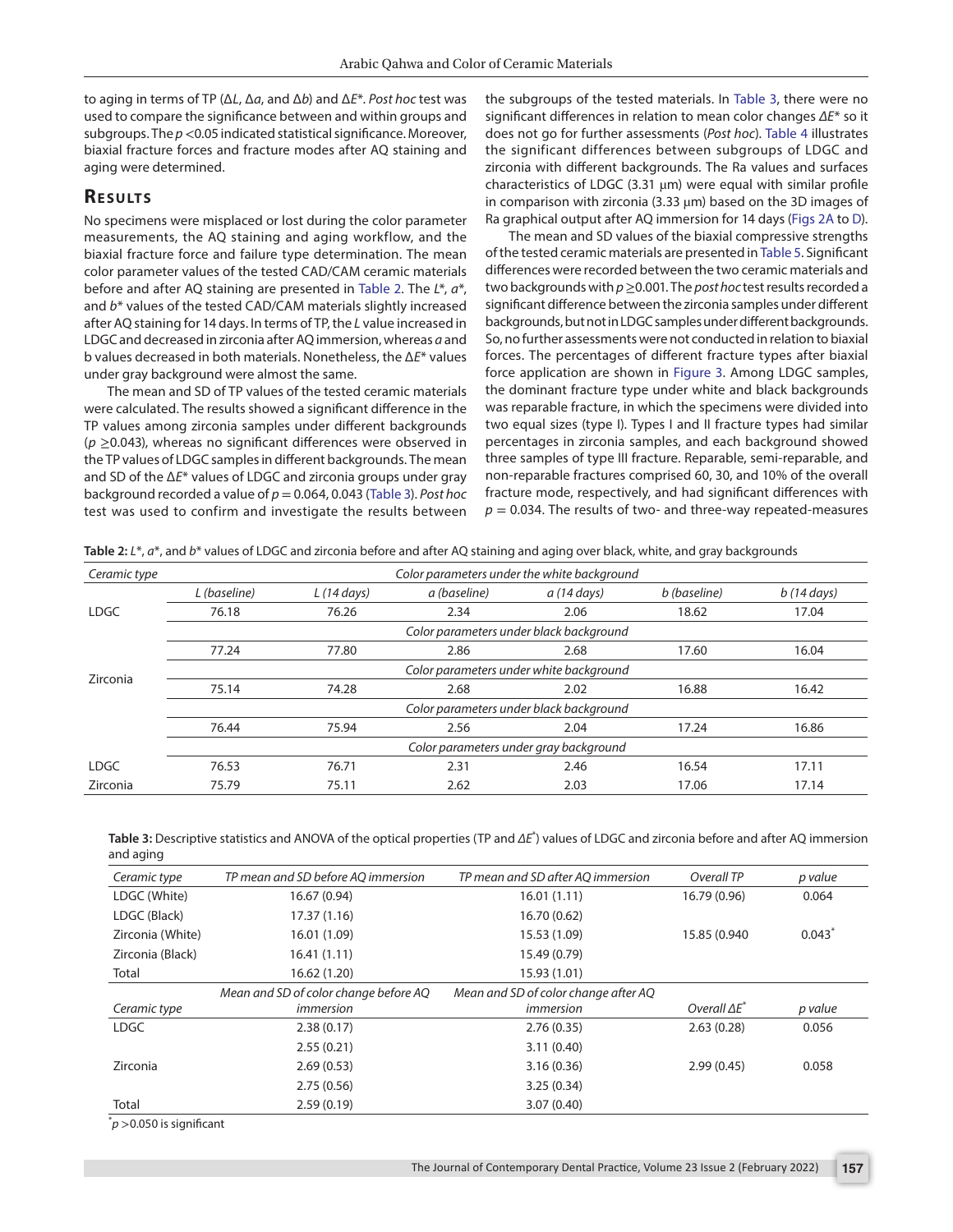ANOVA ([Table 6\)](#page-5-2) presented significant differences between all variables except the interaction of TP with other variables, such as ceramic type, and Δ*E*\* with *p* ≥0.001.

# **Discussion**

CAD/CAM restorations contribute some degree of color instability to the oral cavity, which might be related to the quality of drinking beverage. The current laboratory works were designed to calculate the outcome of AQ immersion for 14 days on the optical properties (i.e., TP and Δ*E*\*) of LDGC and zirconia CAD/CAM ceramic materials. Similarly, the biaxial fracture strengths and fracture modes of the tested materials were evaluated. Spearman's test was performed to categorize the relationship of the tested CAD/CAM prosthetic materials. The results of Spearman's tests (*r* = 0.63, 0.54) demonstrated moderate positive correlation coefficients. The overall TP values were 16.79 and 15.85 for LDGC and zirconia,

#### <span id="page-4-0"></span>**Table 4:** *Post hoc* tests for the tested subgroups

|                  |           | TP           |                 |             |
|------------------|-----------|--------------|-----------------|-------------|
|                  | LDGC      | LDGC         | Zirconia        | Zirconia    |
| Ceramic type     | (White)   | (Black)      | (White)         | (Black)     |
| LDGC (White)     |           | 0.212        | 0.056           | $0.050^{*}$ |
| LDGC (Black)     | 0.212     |              | 0.003"          | $0.002*$    |
| Zirconia (White) | 0.056     | $0.003*$     |                 | 0.959       |
| Zirconia (Black) | $0.050*$  | $0.002*$     | 0.959           |             |
|                  |           | $\Delta E^*$ |                 |             |
|                  | LDGC      | LDGC         | <b>Zirconia</b> | Zirconia    |
| Ceramic type     | (White)   | (Black)      | (White)         | (Black)     |
| LDGC (White)     |           | $0.006^*$    | $0.000^*$       | $0.000*$    |
| LDGC (Black)     | $0.006*$  |              | 0.329           | 0.082       |
| Zirconia (White) | $0.000*$  | 0.329        |                 | 0.429       |
| Zirconia (Black) | $0.000^*$ | 0.082        | 0.429           |             |

 $\check{}p$  >0.050 is significant

respectively, which were in parallel with previous studies.<sup>19,[23,](#page-7-12)24</sup> The total Δ*E*\* recorded after 14 days of AQ immersion were 2.63 and 2.99, which indicated clinical acceptability. These values agreed with previous studies on the color change values of CAD/CAM ceramic materials.[4,](#page-6-3)[13](#page-7-3)[,19](#page-7-18),[23](#page-7-12) The null hypotheses regarding the effect of AQ immersion on colors (TP and Δ*E*\*) were partially rejected because significant differences between LDGC under black background and zirconia under white and black backgrounds were observed.

The translucency of the prosthesis has a remarkable effect on the total esthetic success of the prostheses, and the reproduction of color and translucency of natural teeth is one of the main goals for esthetic dental restorations.<sup>[23](#page-7-12)</sup> The values of TP before and after AQ staining and immersion were 16.62 and 15.93, respectively, which were slightly lesser than the values documented by Koseoglu et al.,  $^{23}$  $^{23}$  $^{23}$ who recognized that the TP value of zirconia ceramic materials reaches 18.00 and 17.5 before and after thermocycling. Parallel and similar TP values were recorded by Al Moaleem et al.<sup>19</sup> Moreover, Vasiliu et al.<sup>1</sup> observed that the TP values of milled feldspathic and zirconia ceramics are 15  $\pm$  1.2 and 13  $\pm$  1.4, respectively.<sup>24</sup> Alshali et al., examined the TP values of different types of monolithic zirconia and registered TP values of 11.9–12.9, which were lesser than the values recorded in the present study.<sup>29</sup> This difference can be clarified by the thickness and shape of the tested CAD/CAM ceramic materials, because they used circular 0.5-mm-thick samples, whereas the present study used 12  $\times$  2.0 mm<sup>2</sup> samples. Alamledin et al.<sup>[30](#page-7-20)</sup> investigated the effect of different thicknesses on the translucency of two monolithic zirconia dental ceramics. They concluded that ceramic type and thickness have remarkable effects on the TP of monolithic zirconia. The TP values of LDGC materials with different surface treatments (hydrofluoric acid, silane bonding agent, air abrasion) were higher in comparison with the control group.<sup>[31](#page-7-21)</sup>

An extended visual rating scale was made to interpret the values from a very slight mismatch in color with very good esthetics to obvious variance but with usual acceptability to most patients.<sup>[32](#page-7-22)</sup> Lesser Δ*E*\* values were obtained by Soares et al.,<sup>22</sup> who assessed LDGC samples after different surface treatments. They found



<span id="page-4-1"></span>Figs 2A to D: 3D images of the Ra graphical outputs of (A) White LDGC background; (B) Black LDGC background; (C) Zirconia white background; and (D) Zirconia black background

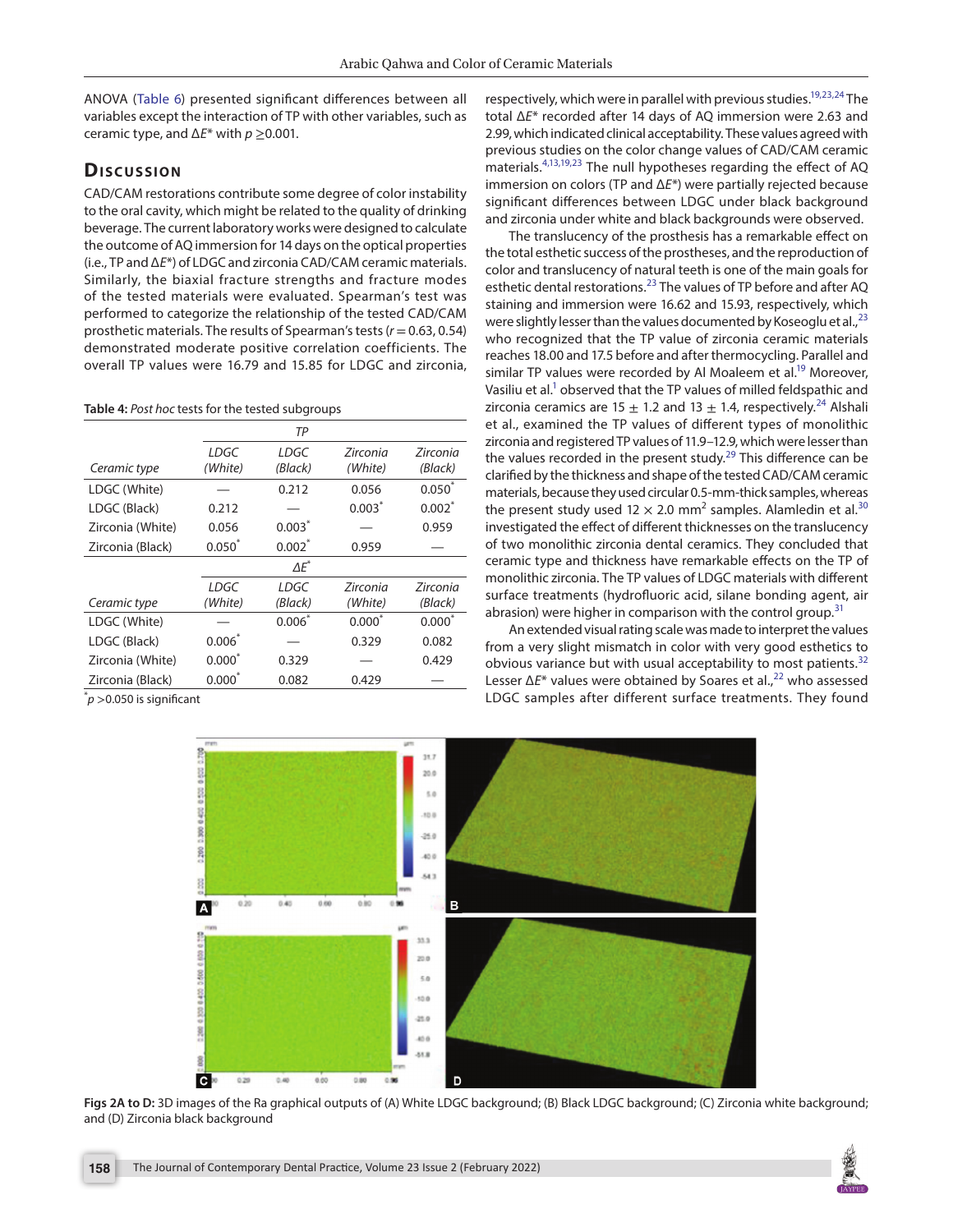<span id="page-5-0"></span>

| Ceramic type     | Sample (N)   | Background   | Mean and SD    | Minimum          | Maximum | p value          |
|------------------|--------------|--------------|----------------|------------------|---------|------------------|
| <b>LDGC</b>      | 10           | White        | 843.43 (42.38) | 775.94           | 897.11  | 0.052            |
|                  | 10           | <b>Black</b> | 836.37 (33.32) | 799.46           | 889.06  |                  |
| Zirconia         | 10           | White        | 656.10 (31.11) | 598.74           | 682.26  | 0.038            |
|                  | 10           | <b>Black</b> | 635.82 (42.67) | 589.29           | 682.12  |                  |
| <b>LDGC</b>      | 10           | Gray         | 830.20 (28.24) | 793.84           | 882.14  | 0.126            |
| Zirconia         | 10           | Gray         | 632.64 (31.62) | 594.24           | 643.28  |                  |
|                  |              |              | Post hoc tests |                  |         |                  |
| Ceramic type     | LDGC (White) | LDGC (Black) |                | Zirconia (White) |         | Zirconia (Black) |
| LDGC (White)     |              | 0.679        |                | 0.000            |         | 0.000            |
| LDGC (Black)     | 0.679        |              |                | 0.000            |         | 0.000            |
| Zirconia (White) | 0.000        | 0.000        |                |                  |         | 0.240            |
| Zirconia (Black) | 0.000        | 0.000        |                | 0.240            |         |                  |



<span id="page-5-1"></span>**Fig. 3:** Percentage of the failure mode for different ceramic types after AQ staining

<span id="page-5-2"></span>**Table 6:** Two- and three-way repeated-measures ANOVA of ceramic type, biaxial force, TP, and Δ*E*\* values

| Source                                                                       | Type III sum of squares | df             | Mean square | F        | p value         |
|------------------------------------------------------------------------------|-------------------------|----------------|-------------|----------|-----------------|
| Intercept                                                                    | 21186.80                |                | 21186.80    | 13951.30 | 0.000           |
| Ceramic                                                                      | 23.57                   | 3              | 7.86        | 5.17     | $0.004^*$       |
| Biaxial fracture force                                                       | 9.32                    |                | 9.32        | 18.83    | $0.000*$        |
| TP                                                                           | 1.883                   |                | 1.883       | 3.827    | 0.060           |
| $\Delta E^*$                                                                 | 4.61                    |                | 4.61        | 68.91    | $0.000^*$       |
| Ceramic $\times$ biaxial fracture force                                      | 1.05                    | 3              | 0.35        | 0.71     | 0.554           |
| Ceramic $\times$ TP                                                          | 0.949                   | $\overline{2}$ | 0.474       | 0.964    | 0.393           |
| Ceramic $\times \Delta E^*$                                                  | 0.09                    | 3              | 0.03        | 0.45     | $0.000^*$       |
| Ceramic $\times$ Biaxial fracture force $\times$ TP                          | 2.505                   | 4              | 0.626       | 1.272    | 0.303           |
| Ceramic $\times$ Biaxial fracture force $\times$ TP $\times$ AF <sup>*</sup> | 641.96                  |                | 641.96      | 7511.04  | $0.000^{\circ}$ |
| Error                                                                        | 54.670                  | 36             | 1.52        |          |                 |

\* Significant difference at *p* ≤0.05

that aluminum oxide had the highest Δ*E*\* value (1.42), followed by hydrofluoric acid and silane coupling agents.[30](#page-7-20) A higher Δ*E*\* value (5.4  $\pm$  0.6) was recorded by Ozdemir and Surmelioglu, who evaluated the Δ*E*\* of zirconia CAD/CAM ceramic materials before and after 14 days of immersion in normal saline.<sup>33</sup> Clinically, the performance of LDGC after acidic storage and aging for 14 days

was slightly inferior compared with that of zirconia specimens, as they presented remarkable and clinically observable differences in color after acidic storage and aging.[34](#page-7-24) The Δ*E*\* of zirconia CAD/CAM ceramic material was 2.63, $35$  which was in parallel with the value  $(2.59)$  recorded in the present study. Alghazali et al.<sup>13</sup> showed that the Δ*E*\* values of zirconia and LDGC after AQ immersion are 1.82 and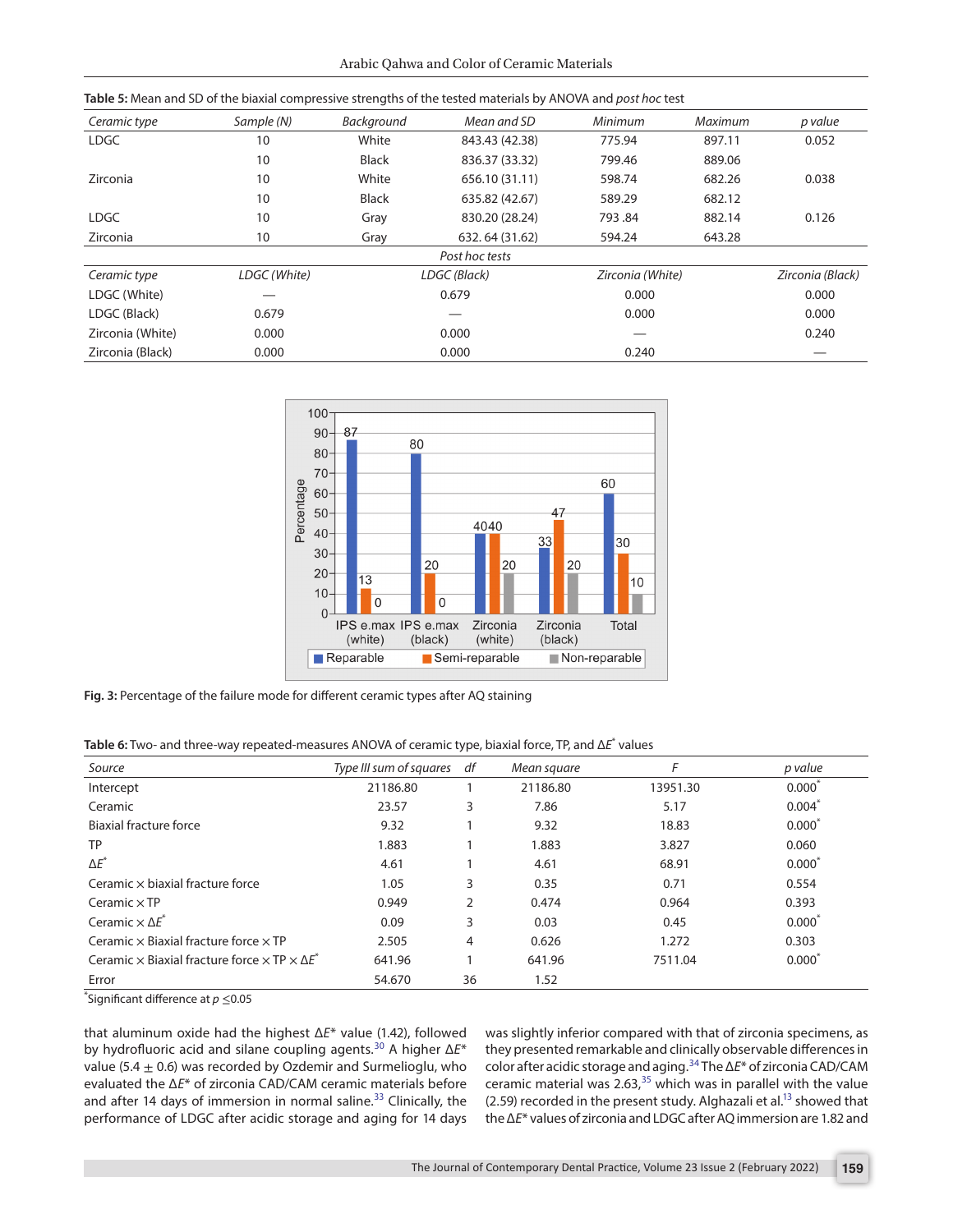1.58, respectively, which are lesser than the values obtained in the current study (2.63 for zirconia and 2.99 for LDGC). The difference may be related to the thickness of the ceramic materials, which was 1 mm for his study. The Δ*E*\* was higher after 2 weeks of AQ staining. Values higher than 2.63 and 2.99 were recorded for LDGC and zirconia after the examination of different CAD/CAM ceramic materials.[36](#page-7-26)

The Ra values of the samples from each subgroup were analyzed. Lithium disilicate glass ceramic (LDGC) is biocompatible and has excellent physical and mechanical properties, such as high esthetics, long color stability, surface gloss and luster, high wear resistance, and low thermal conductivity.<sup>[37](#page-7-27)</sup> Al-Angari et al.<sup>26</sup> found an increase in Ra during Ra after the simulation of 1 year of coffee drinking. Similar results were recorded by Aldosari et al.<sup>[38](#page-7-28)</sup> who concluded that the Ra values for zirconia, hybrid, and feldspathic CAD/CAM ceramics increased after AQ immersion for 14 days. In the current study, the computed Ra was slightly higher than those in other studies as confirmed by the images shown in [Figure 2](#page-4-1).

Arabic Qahwa (AQ) is widespread among Saudi populations and consumed twice daily. The null hypothesis correlating AQ immersion with biaxial fracture forces was rejected because significant differences in biaxial forces were found between the zirconia and LDGC subgroups ([Table 5\)](#page-5-0). Similar biaxial forces were published by Yilmaz and Okutan<sup>39</sup> who compared the biaxial flexure strengths of monolithic zirconia specimens with different surface treatments. They concluded that the air abrasion group after sintering had the highest average mean and SD for biaxial flexural strength (1043.37  $\pm$  116.01 MPa), which is higher than the value recorded in the current study (656.10  $\pm$  31.11 MPa). Both studies recorded remarkable differences between the tested groups. Another study documented a compressive strength near 800 MPa for glazed CAD/CAM ceramic material after thermocycling and khat immersion for 14 days.<sup>19</sup> From a clinical view, Jeong et al.<sup>40</sup> documented the 100% survival and success rates of fully sintered  $(Y, Nb)$ -TZP single-unit restorations at 6 months.<sup>17</sup>

Alahmari et al. found that no remarkable differences in two-way ANOVA tests for samples fabricated from lithium disilicate (e.max CAD) before and after aging and the fracture forces of the tested crowns. This result is because the tested samples were in the form of crowns.<sup>14,41</sup> Similar findings were recorded in the interactions between flexural strength and different types of monolithic zirconia ceramics (Celtra® DUO, Vita suprinity, and Bruxzir).<sup>41</sup> Yilmaz and Okutan showed an unremarkable interaction between the ceramic type and flexural strength of multilayered monolithic zirconia. This result could be explained by the different surface treatments used on the tested specimens along with hydrothermal aging.<sup>[40](#page-7-30)</sup> Juntavee et al.[41](#page-7-31) assessed the flexural strengths of different types of zirconia, and the recorded mean and SD values for the tested groups were 642.71  $\pm$  92.54, 475.29  $\pm$  76.81, and 522.65  $\pm$  77.98 MPa. Similar values were obtained in the current study as presented in [Table 5](#page-5-0).

Fracture strength tests are usually used to estimate the behaviors of different oral prosthetic materials during functioning. Regarding fracture types, LDGC samples mostly showed reparable fractures. The present study recorded 40% reparable and semi-separable fractures. Al Moaleem et al. recorded the nearfracture percentages of zirconia samples, which were 30–70% and 40–60% for glazed and polished zirconia samples after thermocycling, respectively.<sup>19</sup> The same configurations of zirconia CAD/CAM samples after the application of biaxial fracture forces [\(Fig. 2D\)](#page-4-1) were recognized microscopically by Juntavee et al. This configuration was represented as semi-reparable and recorded

in 40 and 47% of the zirconia samples under white and black backgrounds.

Parallel significant differences were found in the interaction among Δ*E*\*, ceramic types (zirconia, hybrid ceramic, and feldspathic) and coffee staining materials.<sup>37</sup> Several studies demonstrated the considerable interaction among CAD/CAM ceramic materials (lithium disilicate, zirconia, and feldspathic), Δ*E*\*, and coffee staining materials.<sup>42-[44](#page-7-33)</sup> A recent study by Theocharidou et al., examined and compared the impact of acidic storage and *in vitro* aging on the TP and Δ*E*\* values of CAD/CAM lithium disilicate and zirconia.[34](#page-7-24) The two- and three-way ANOVA interactions showed remarkable differences among ceramic type, TP, and Δ*E*\*. This result partially agreed with the interaction tests carried out in the present study, because TP showed no remarkable differences in the present results. The differences in results could be related to differences in immersion and staining media (gastric acids vs AQ) and storage time (24 hours vs 14 days).

This study has the following limitations. First, the number of variables would increase if we added the result of the surface treatment test as a separate variable; but this result was not added as a variable in this study. Moreover, no uniform protocol for the simulation of the oral physiological situation of the soft and hard tissues of the oral cavity has been established; therefore, the current study does not reflect the exact oral environment.

# **CONCLUSION**

Within the limitations of the current study, the following conclusions were drawn. The overall TP values of LDGC and zirconia were similar to values recorded in other researches with slight reduction after AQ staining. The Δ*E*\* values of LDGC and zirconia were within clinical acceptable range, without a remarkable difference. Zirconia groups only had remarkable differences in TP values under both backgrounds, whereas both zirconia and LDGC had notable variances in Δ*E*\* values under white background only. Biaxial fracture forces were higher in LDGC than in zirconia and had outstanding changes among zirconia samples in different backgrounds. Reparable type of fractures was the highest type with significant differences between and within groups.

# **Re f e r e n c e s**

- <span id="page-6-0"></span>1. Giordano R. Materials for chairside CAD/CAM-produced restorations. J Am Dent Assoc 2006;137:S14–S21. DOI: 10.14219/ jada.archive.2006.0397.
- <span id="page-6-1"></span>2. Colombo M, Poggio C, Lasagna A, et al. Vickers micro-hardness of new restorative CAD/CAM dental materials: evaluation and comparison after exposure to acidic drink. Materials (Basel) 2019;12(8):1246. DOI: 10.3390/ma12081246.
- <span id="page-6-2"></span>3. Erozan Ç, Ozan O. Evaluation of the precision of different intraoral Scanner Computer-Aided Design (CAD) software combinations in digital dentistry. Med Sci Monit 2020;26:e918529. DOI: 10.12659/ MSM.918529.
- <span id="page-6-3"></span>4. Adawi HA, Al Moaleem MM, Al Ahmari NM, et al. Assessment of color stainability of mailed CAD/CAM ceramic materials after hot and cold coffee immersion at different time intervals. Med Sci Monit 2021;27:e932745. DOI: 10.12659/MSM.932745.
- <span id="page-6-4"></span>5. Lambert H, Durand J-C, Jacquot B, et al. Dental biomaterials for chairside CAD/CAM: state of the art.J Adv Prosthodont 2017;9(6): 486–495. DOI: 10.4047/jap.2017.9.6.486.
- <span id="page-6-5"></span>6. Al Ahmari NM, Adawi HA, Al Moaleem MM, et al. Bonding strength of lithium disilicate adhesive crowns with different occluso-cervical